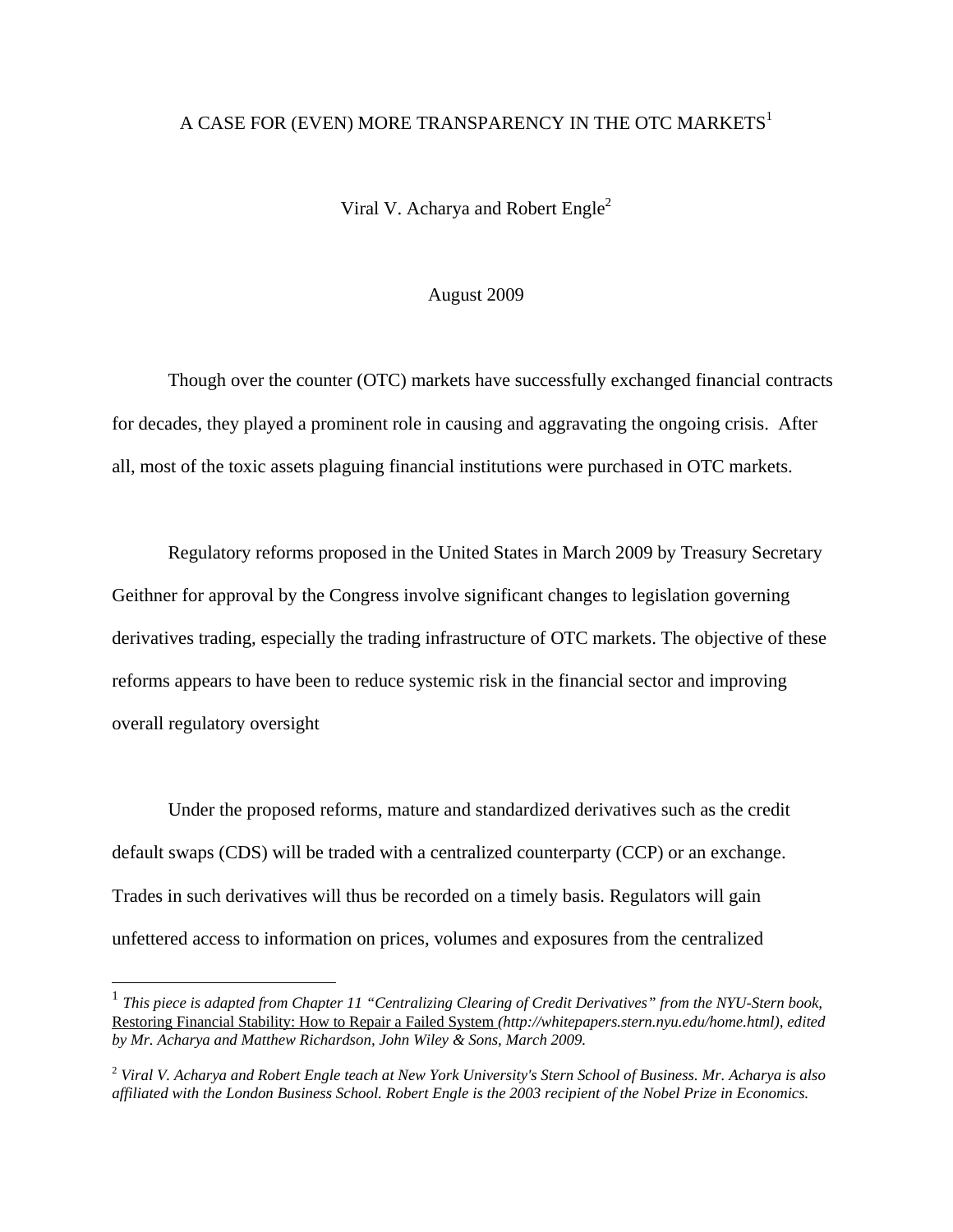counterparties, but it is unclear if the proposals will require that such information be made public. While some aggregate information will likely be disseminated to all market participants, such as the recent data published by the Depository Trust and Clearing Corp (DTCC) on all live CDS positions, full transparency is being required only for regulatory usage.

Since the announcement of the reform plans, index and single-name CDS trades have moved to centralized counterparty (ICE Trust) and clearing (DTCC). The terms of the standard single-name CDS contract have also been altered so that a fixed premium (100bps for investment grade names and 500bps for junk names) will be paid during the life of the contract, regardless of the fair market premium, and any residual premium will be settled through an upfront exchange between the buyer and the seller. This "big-bang" protocol will enable the CCP to close out otherwise equivalent long and short positions with counterparty by simply exchanging cash upfront and leave no residual counterparty risk. Indeed, such protocol had always existed for index CDS trades and worked seamlessly. While the industry has embraced these changes fully, it continues to resist regulatory calls to move the CDS on to exchange-traded platforms, arguing that these products do not yet have sufficient participation outside of the inter-dealer market to succeed on an exchange. Exchange trading might also reduce dealer margins in the CDS market.

 Overall, we applaud these proposals and changes and the stated objectives of limiting systemic risk, opacity, manipulation and fraud in the derivatives business. But we urge the Treasury to push for even further transparency in the OTC markets, as explained below, recognizing that many financial products such as the customized or "bespoke" collateralized debt and loan obligations (CDOs and CLOs) will not be amenable to centralized clearing or exchange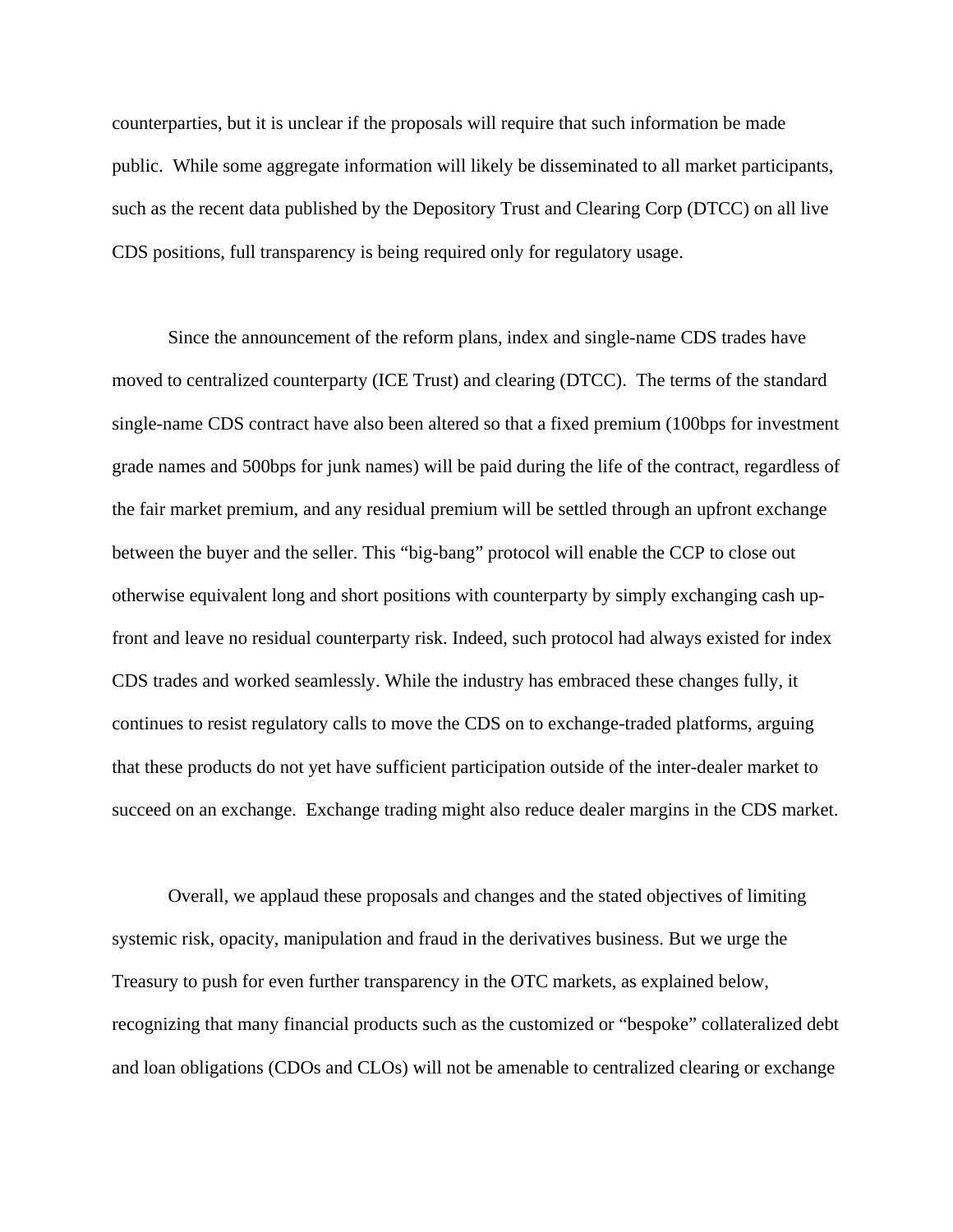trading. The OTC markets will surely exist if only to trade these remaining contracts. It might seem that these bespoke products can be ignored from a risk point of view, however nearly all the problem legacy assets are of this type and these we now know are extremely risky systemically.

To explain why further transparency is required, let us first understand the key role played by counterparty risk in creating systemic risk.

 Most financial contracts are arrangements between two parties to deliver goods or cash in amounts and at times that depend upon uncertain future events. Designed appropriately, financial contracts facilitate risk-sharing in the economy. There may be many risks in such contracts, but one additional risk to be evaluated at the time of contracting is the risk that the counterparty will not fulfill its future obligations. This counterparty risk is difficult to evaluate because the exposure of the counterparty to various risks is generally not public information. This opacity of exposures leads to an important risk spillover – an "externality" in the language of economists – that the counterparty risk on one contract will be increased if the counterparty agrees to the same contract with another agent because the second contract increases the probability that the counterparty will be unable to perform on the first one. Put simply, the risk on one deal depends on what else is done but in OTC markets it is not at all transparent what else is being done. This makes it likely that excessively large positions will be built by some institutions without the full knowledge of other market participants. If these institutions were to default, their counterparties would also incur significant losses, creating systemic risk in the economy.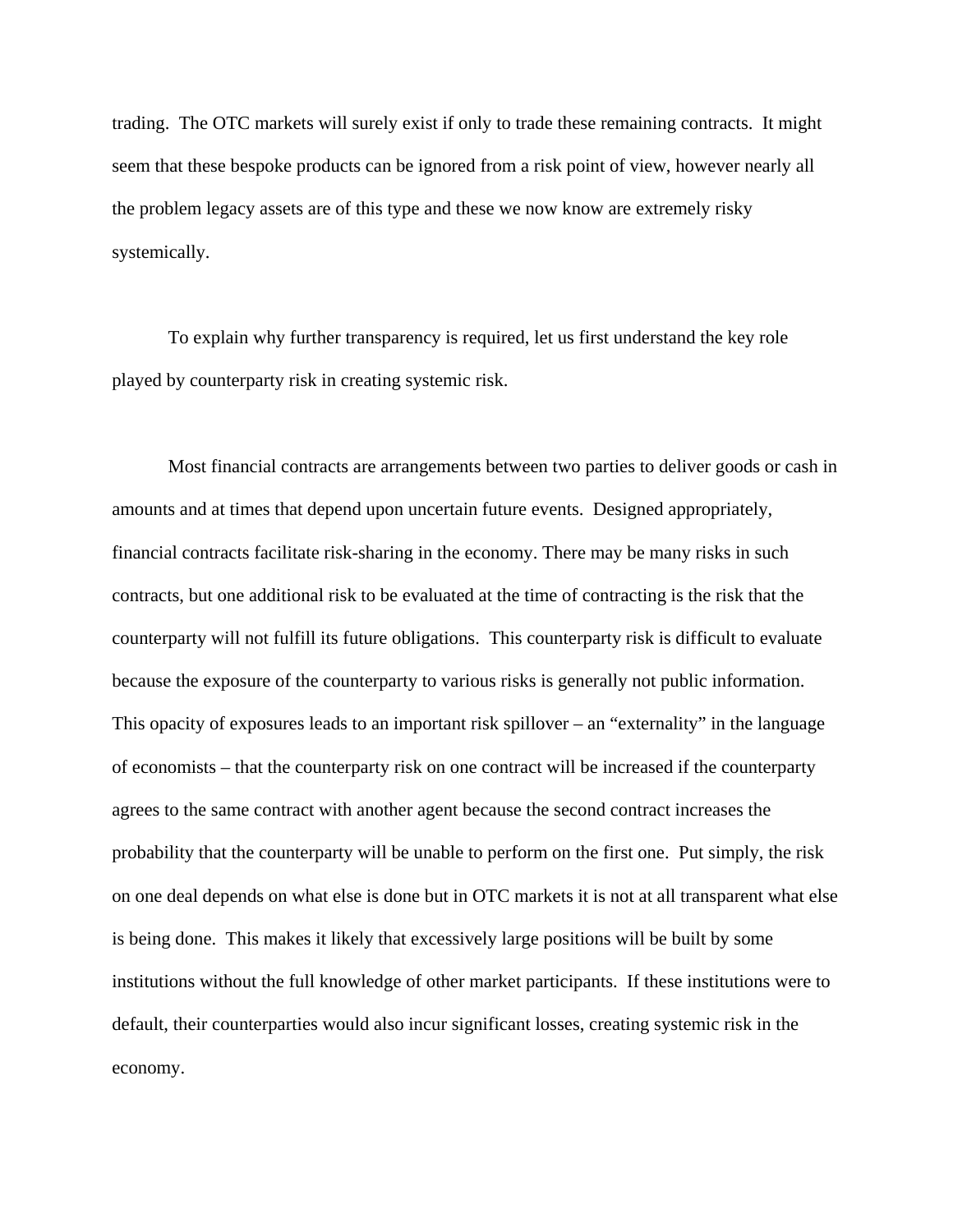For example, in September 2008, it became known that A.I.G.'s liquidity position was inadequate given that it had written credit default swaps (bespoke CDS) for many investors guaranteeing protection against default on mortgage-backed products. Each investor realized that the value of A.I.G.'s protection was dramatically reduced on its individual guarantee. Investors demanded increased collateral – essentially posting of extra cash – which A.I.G. was unable to provide and the Treasury had to take over A.I.G. The counterparty risks were so widespread globally that a default would probably have spurred many other defaults generating a downward spiral.

The A.I.G. example illustrates well the cost that large OTC exposures can impose on the system. But, more importantly, it also raises the question of whether A.I.G.'s true risk as a counterparty was reflected by investors in prices and risk controls – such as collateral or margining arrangements – for protections they purchased from A.I.G. The opacity of the OTC markets in which these credit derivatives trade was primarily responsible for allowing the buildup of such large exposures in the first place. While positions in derivatives that are moved to exchange trading will naturally be subject to capital requirements, the real risk is that inadequately capitalized positions might build up in derivatives that continue to trade in opaque OTC markets.

To prevent systemically important exposures from building up again in the future, we suggest that regulators should extend the push for transparency to *all* derivatives. In particular, all OTC markets should be subject to minimum levels of transparency. Transactions should be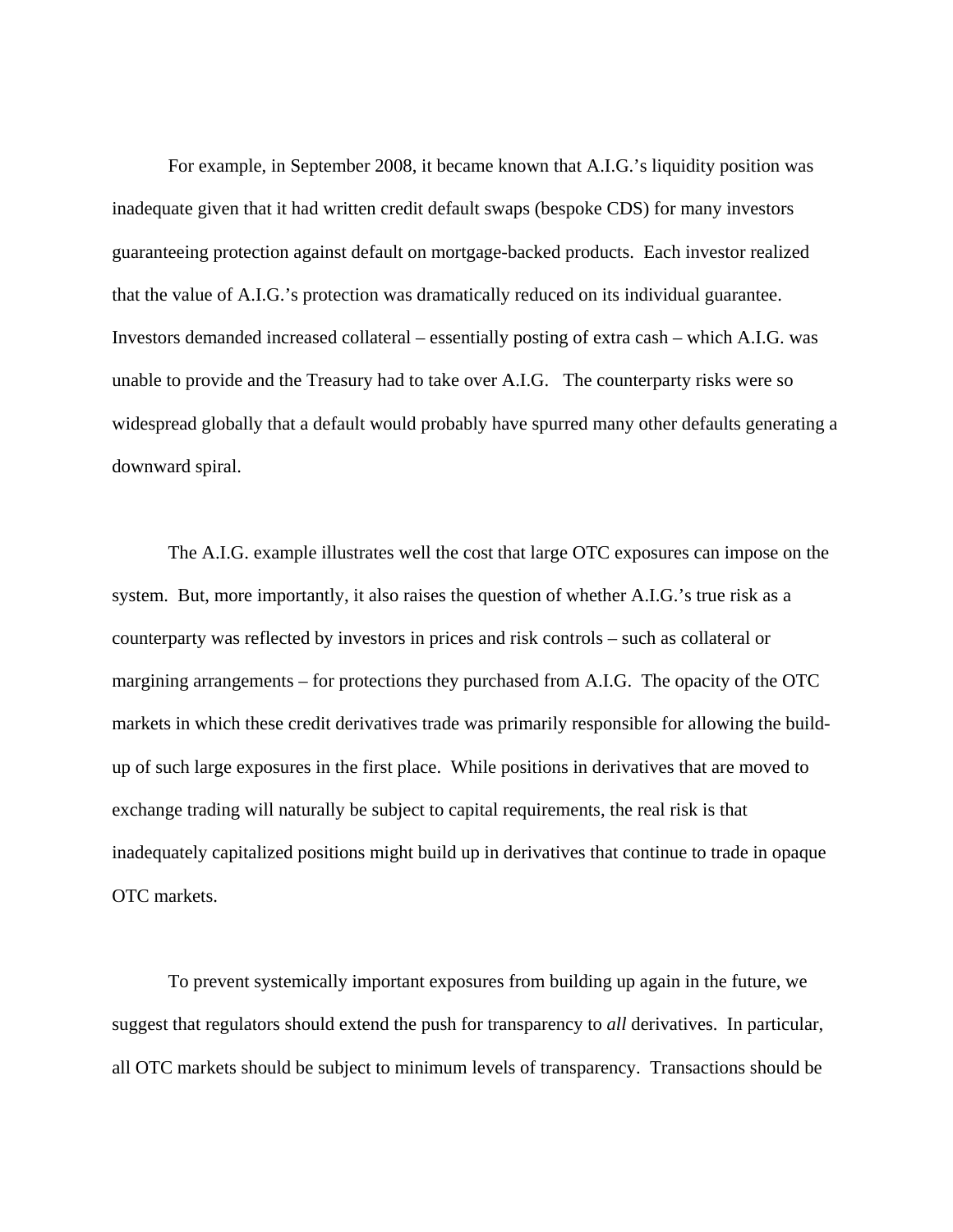public information. Suppose every trade was posted on a particular internet site within a reasonable time of execution – as required by the NASD for all OTC trades in corporate bonds which must be reported on the TRACE. Counterparties could then verify the accuracy of the contract. Those interested could determine the volume of contracts of any form and by any counterparty. Vendors would presumably make a profitable business compiling, analyzing and selling the complex data from this source. Counterparty risk could be more accurately priced and collateral arrangements could be based on this information. Counterparties who sold excessive protection would find their prices falling for both old and new contracts. Counterparties would have incentives to limit exposures and to advertise this to other market participants. Although the risk spillover is not as completely eliminated as with a centralized counterparty, it would be substantially reduced by this type of transparency. Investors, regulators and even the financial institutions themselves would have a much better way to analyze and hedge the true risk of their exposures.

 An alternate scheme is to impose higher capital requirements on OTC derivative positions. In principle, this would also safeguard against systemic risks building up in OTC markets. On balance, we prefer the transparency legislation laid out above for two reasons. First, OTC contracts are inherently complex as they are customized for specific purposes. Putting the entire burden of figuring out the right capital requirements for complex contracts on regulators, rather than providing the necessary information to market participants to price correctly the counterparty risk, and thereby, the OTC contract itself, seems unfortunate. Second, being able to charge capital requirements on OTC contracts implicitly assumes a certain level of transparency of these positions, at least to the regulator, through a centralized registry or disclosure